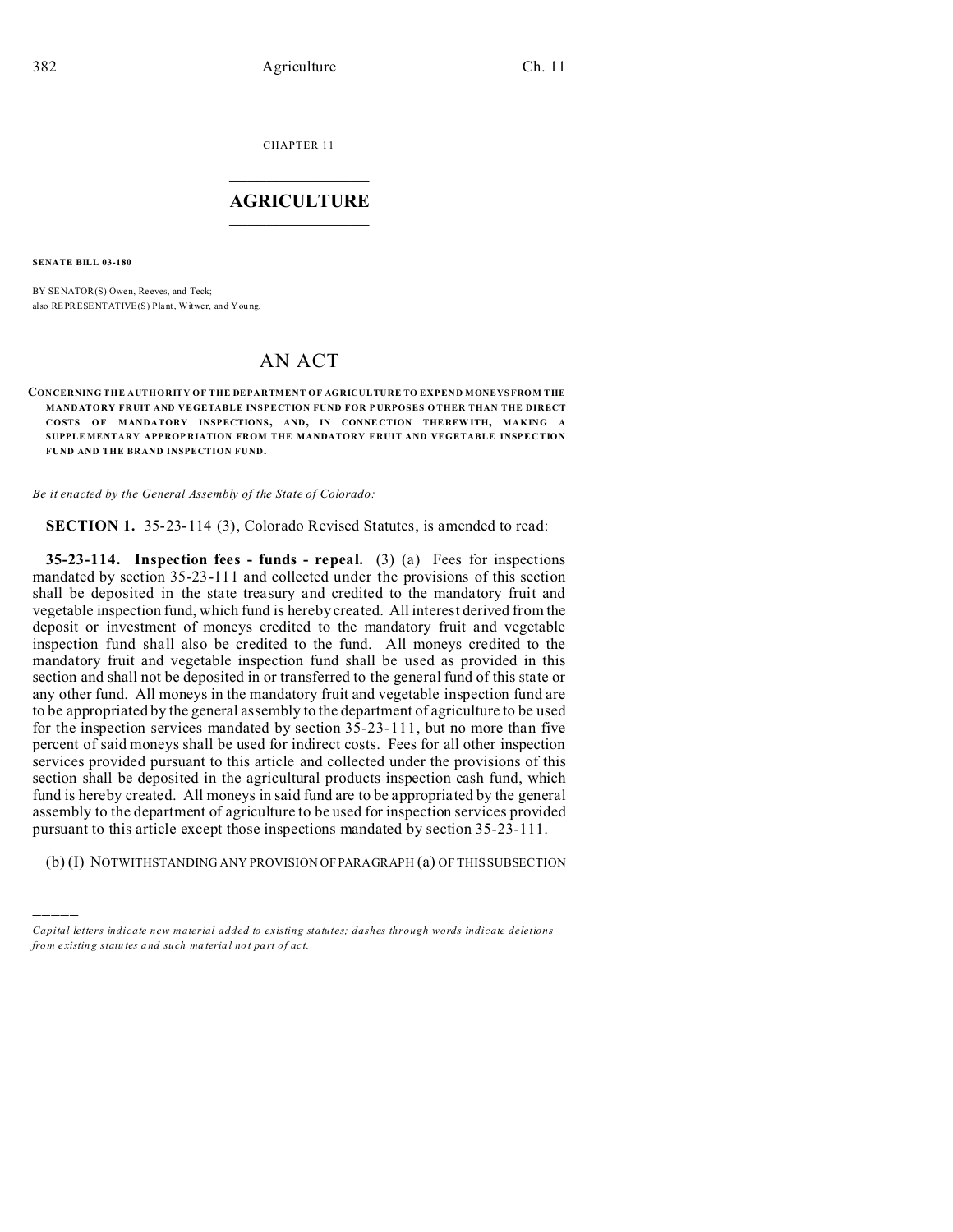# Ch. 11 Agriculture 383

(3) TO THECONTRARY, THE DEPARTMENT OF AGRICULTURE IS AUTHORIZED TO EXPEND MONEYS FROM THE MANDATORY FRUIT AND VEGETABLE INSPECTION FUND FOR CALIBRATION EQUIPMENT, INCLUDING WITHOUT LIMITATION THE PURCHASE OF A MEASUREMENT STANDARDS TRUCK.

(II) THIS PARAGRAPH (b) IS REPEALED, EFFECTIVE JULY 1, 2003.

**SECTION 2.** Part I (2) and the affected totals of section 2 of chapter 399, Session Laws of Colorado 2002, are amended to read:

Section 2. **Appropriation.**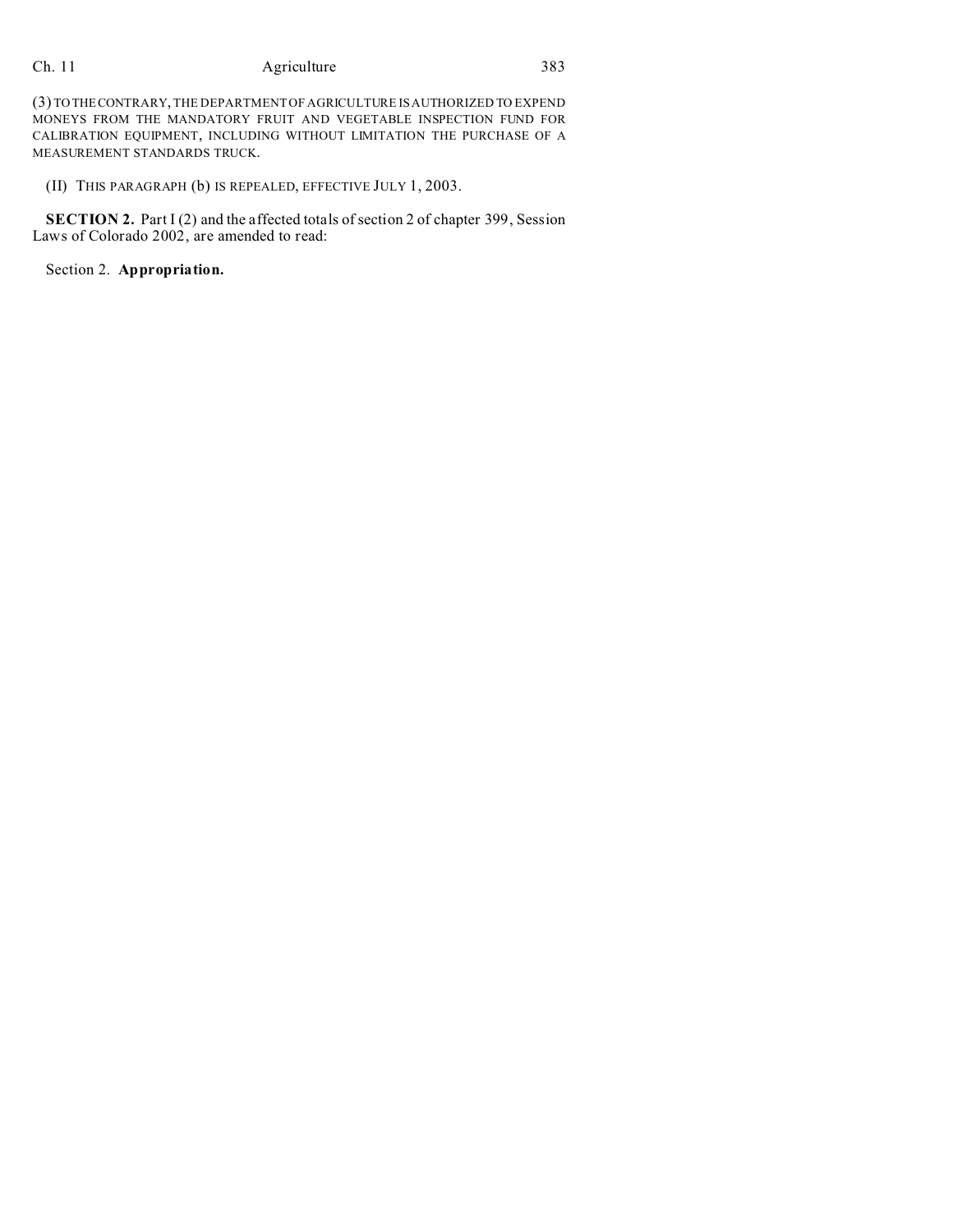| Ch. 11                                          |                           | 384          |                        |                                                |                        |                                       |                         |  |  |  |
|-------------------------------------------------|---------------------------|--------------|------------------------|------------------------------------------------|------------------------|---------------------------------------|-------------------------|--|--|--|
|                                                 |                           |              |                        |                                                |                        |                                       |                         |  |  |  |
|                                                 | ITEM &<br><b>SUBTOTAL</b> | <b>TOTAL</b> | GENERAL<br><b>FUND</b> | <b>GENERAL</b><br><b>FUND</b><br><b>EXEMPT</b> | CASH<br><b>FUNDS</b>   | CASH<br><b>FUNDS</b><br><b>EXEMPT</b> | FEDERAL<br><b>FUNDS</b> |  |  |  |
|                                                 | \$                        | \$           | \$                     | \$                                             | $\mathbb S$            | \$                                    | \$                      |  |  |  |
|                                                 |                           |              |                        | <b>PARTI</b>                                   |                        |                                       |                         |  |  |  |
| DEPARTMENT OF AGRICULTURE                       |                           |              |                        |                                                |                        |                                       |                         |  |  |  |
| (2) AGRICULTURAL SERVICES DIVISION <sup>1</sup> |                           |              |                        |                                                |                        |                                       |                         |  |  |  |
| Personal Services                               | 9,038,429                 |              | 5,290,446              |                                                | 3,578,807 <sup>a</sup> |                                       | 169,176                 |  |  |  |
|                                                 |                           |              | $(87.5$ FTE)           |                                                | $(66.1$ FTE)           |                                       | $(3.0$ FTE)             |  |  |  |
| Operating Expenses                              | 1,106,974                 |              | 458,639                |                                                | 593,966 <sup>a</sup>   |                                       | 54,369                  |  |  |  |
| Measurement Standard                            |                           |              |                        |                                                |                        |                                       |                         |  |  |  |
| Trucks                                          | 94,063                    |              | 94,063                 |                                                |                        |                                       |                         |  |  |  |
|                                                 |                           |              |                        |                                                |                        | $94,063^{\circ}$                      |                         |  |  |  |
| Noxious Weed                                    |                           |              |                        |                                                |                        |                                       |                         |  |  |  |
| Management Grant                                |                           |              |                        |                                                |                        |                                       |                         |  |  |  |
| Program <sup>2</sup>                            | 290,000                   |              | 237,384                |                                                |                        | $52,616^b$                            |                         |  |  |  |
| Diseased Livestock Fund                         | 25,000                    |              |                        |                                                |                        | $25,000^{\circ}$                      |                         |  |  |  |
| Cervidae Disease Revolving                      |                           |              |                        |                                                |                        |                                       |                         |  |  |  |
| Fund                                            | 25,000                    |              |                        |                                                | $25,000^{\rm d}$       |                                       |                         |  |  |  |
| <b>Indirect Cost Assessment</b>                 | 298,790                   |              |                        |                                                | 273,567 <sup>a</sup>   |                                       | 25,223                  |  |  |  |
|                                                 |                           | 10,878,256   |                        |                                                |                        |                                       |                         |  |  |  |

<sup>a</sup> These amounts shall be from fees collected for services provided.